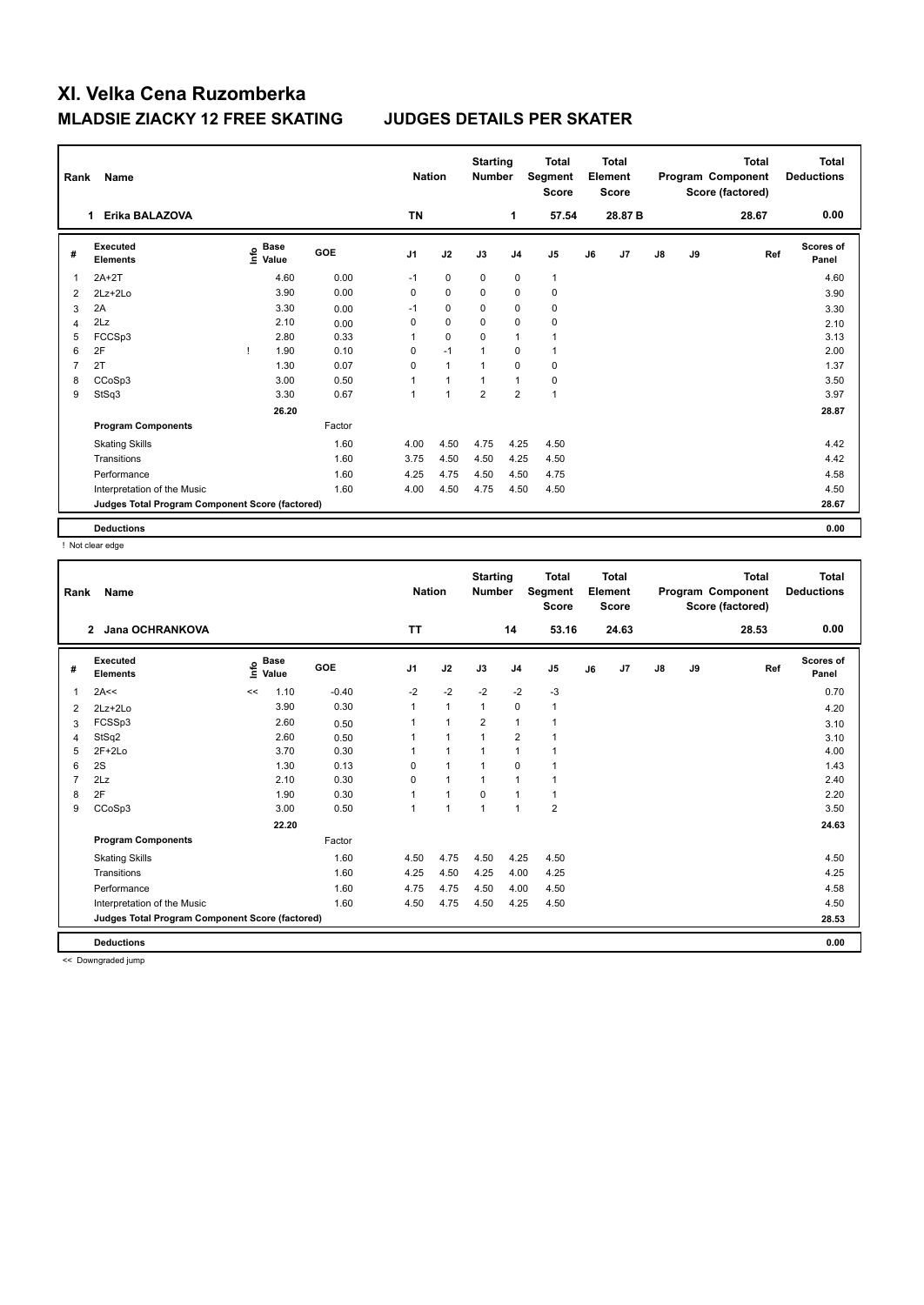| Rank           | Name                                            |                                   |              | <b>Nation</b>  |              | <b>Starting</b><br><b>Number</b> |                | <b>Total</b><br>Segment<br><b>Score</b> |    | <b>Total</b><br>Element<br><b>Score</b> |    |    | <b>Total</b><br>Program Component<br>Score (factored) | <b>Total</b><br><b>Deductions</b> |
|----------------|-------------------------------------------------|-----------------------------------|--------------|----------------|--------------|----------------------------------|----------------|-----------------------------------------|----|-----------------------------------------|----|----|-------------------------------------------------------|-----------------------------------|
|                | 3 Tereza FUCHSOVA                               |                                   |              | ZAF            |              |                                  | 16             | 49.08                                   |    | 23.61                                   |    |    | 25.47                                                 | 0.00                              |
| #              | <b>Executed</b><br><b>Elements</b>              | e Base<br>E Value                 | GOE          | J1             | J2           | J3                               | J <sub>4</sub> | J5                                      | J6 | J7                                      | J8 | J9 | Ref                                                   | Scores of<br>Panel                |
| 1              | $2Lz+2T$                                        | 3.40                              | 0.00         | 0              | 0            | 0                                | $\mathbf 0$    | $\mathbf 0$                             |    |                                         |    |    |                                                       | 3.40                              |
| $\overline{2}$ | $2F+2Lo$                                        | 3.70                              | 0.00         | $\mathbf 0$    | 0            | $\mathbf{1}$                     | 0              | $\mathbf 0$                             |    |                                         |    |    |                                                       | 3.70                              |
| 3              | 2Lz                                             | 2.10                              | 0.30         | 1              | $\mathbf{1}$ | $\mathbf{1}$                     | 0              | $\mathbf{1}$                            |    |                                         |    |    |                                                       | 2.40                              |
| $\overline{4}$ | CCoSp3                                          | 3.00                              | 0.00         | $\mathbf 0$    | 0            | $\mathbf 0$                      | $\mathbf 0$    | $\mathbf 0$                             |    |                                         |    |    |                                                       | 3.00                              |
| 5              | StSq3                                           | 3.30                              | 0.17         | $\mathbf 0$    | 0            | 0                                | $\mathbf{1}$   | $\mathbf{1}$                            |    |                                         |    |    |                                                       | 3.47                              |
| 6              | 2F                                              | 1.90                              | 0.00         | $\mathbf 0$    | 0            | 0                                | $\mathbf 0$    | $\pmb{0}$                               |    |                                         |    |    |                                                       | 1.90                              |
| $\overline{7}$ | FCSSp3                                          | 2.60                              | 0.17         | 1              | 0            | $\mathbf 0$                      | 0              | $\mathbf{1}$                            |    |                                         |    |    |                                                       | 2.77                              |
| 8              | 1A                                              | 1.10                              | 0.07         | $\mathbf 0$    | $\mathbf{1}$ | $\mathbf{1}$                     | $\mathbf 0$    | $\mathbf 0$                             |    |                                         |    |    |                                                       | 1.17                              |
| 9              | 2Lo                                             | 1.80                              | 0.00         | $\mathbf 0$    | 0            | $\mathbf 0$                      | $\Omega$       | $\pmb{0}$                               |    |                                         |    |    |                                                       | 1.80                              |
|                |                                                 | 22.90                             |              |                |              |                                  |                |                                         |    |                                         |    |    |                                                       | 23.61                             |
|                | <b>Program Components</b>                       |                                   | Factor       |                |              |                                  |                |                                         |    |                                         |    |    |                                                       |                                   |
|                | <b>Skating Skills</b>                           |                                   | 1.60         | 3.75           | 4.00         | 4.00                             | 3.75           | 4.00                                    |    |                                         |    |    |                                                       | 3.92                              |
|                | Transitions                                     |                                   | 1.60         | 3.75           | 3.75         | 3.75                             | 3.75           | 3.75                                    |    |                                         |    |    |                                                       | 3.75                              |
|                | Performance                                     |                                   | 1.60         | 4.00           | 4.25         | 4.25                             | 3.50           | 4.25                                    |    |                                         |    |    |                                                       | 4.17                              |
|                | Interpretation of the Music                     |                                   | 1.60         | 3.75           | 4.25         | 4.25                             | 3.75           | 4.25                                    |    |                                         |    |    |                                                       | 4.08                              |
|                | Judges Total Program Component Score (factored) |                                   |              |                |              |                                  |                |                                         |    |                                         |    |    |                                                       | 25.47                             |
|                |                                                 |                                   |              |                |              |                                  |                |                                         |    |                                         |    |    |                                                       |                                   |
|                | <b>Deductions</b>                               |                                   |              |                |              |                                  |                |                                         |    |                                         |    |    |                                                       | 0.00                              |
|                |                                                 |                                   |              |                |              |                                  |                |                                         |    |                                         |    |    |                                                       |                                   |
|                |                                                 |                                   |              |                |              |                                  |                |                                         |    |                                         |    |    |                                                       |                                   |
|                |                                                 |                                   |              |                |              | <b>Starting</b>                  |                | <b>Total</b>                            |    | <b>Total</b>                            |    |    | <b>Total</b>                                          | <b>Total</b>                      |
| Rank           | Name                                            |                                   |              | <b>Nation</b>  |              | <b>Number</b>                    |                | Segment                                 |    | Element                                 |    |    | Program Component                                     | <b>Deductions</b>                 |
|                |                                                 |                                   |              |                |              |                                  |                | Score                                   |    | Score                                   |    |    | Score (factored)                                      |                                   |
|                | 4 Anna SIMOVA                                   |                                   |              | <b>NMV</b>     |              |                                  | 3              | 48.79                                   |    | 23.06                                   |    |    | 25.73                                                 | 0.00                              |
|                |                                                 |                                   |              |                |              |                                  |                |                                         |    |                                         |    |    |                                                       |                                   |
| #              | <b>Executed</b><br><b>Elements</b>              | $\overset{\circ}{\text{E}}$ Value | GOE          | J <sub>1</sub> | J2           | J3                               | J4             | J5                                      | J6 | J7                                      | J8 | J9 | Ref                                                   | Scores of<br>Panel                |
| $\mathbf{1}$   | 2Lz                                             | 2.10                              | 0.30         | 1              | $\mathbf{1}$ | 0                                | $\overline{1}$ | $\mathbf{1}$                            |    |                                         |    |    |                                                       | 2.40                              |
| $\overline{2}$ | $2F+2Lo$                                        | 3.70                              | 0.00         | 0              | 0            | $\mathbf{1}$                     | 0              | $\mathbf 0$                             |    |                                         |    |    |                                                       | 3.70                              |
| 3              | FCCSp3                                          | 2.80                              | 0.00         | $\pmb{0}$      | $\pmb{0}$    | 0                                | 0              | $\pmb{0}$                               |    |                                         |    |    |                                                       | 2.80                              |
| $\overline{4}$ | StSq2                                           | 2.60                              | 0.33         | $\mathbf 0$    | 0            | $\mathbf{1}$                     | $\mathbf{1}$   | $\overline{1}$                          |    |                                         |    |    |                                                       | 2.93                              |
| 5              | $2Lz + 2Lo <$                                   | 3.40<br>$\,<$                     | $-0.30$      | $-1$           | $-1$         | $-1$                             | $-1$           | $-1$                                    |    |                                         |    |    |                                                       | 3.10                              |
| 6              | 1A                                              | 1.10                              | 0.13         | $\mathbf 0$    | $\mathbf{1}$ | $\mathbf{1}$                     | $\Omega$       | $\overline{1}$                          |    |                                         |    |    |                                                       | 1.23                              |
| $\overline{7}$ | 2F                                              | 1.90                              | 0.20         | $\overline{1}$ | 0            | $\mathbf{1}$                     | 1              | $\pmb{0}$                               |    |                                         |    |    |                                                       | 2.10                              |
| 8              | 2S                                              | 1.30                              | 0.00         | $\mathbf 0$    | $\mathbf{1}$ | 0                                | $\mathbf 0$    | $\pmb{0}$                               |    |                                         |    |    |                                                       | 1.30                              |
| 9              | CCoSp3                                          | 3.00                              | 0.50         | $\mathbf{1}$   | $\mathbf{1}$ | $\mathbf{1}$                     | 1              | $\overline{1}$                          |    |                                         |    |    |                                                       | 3.50                              |
|                |                                                 | 21.90                             |              |                |              |                                  |                |                                         |    |                                         |    |    |                                                       | 23.06                             |
|                | <b>Program Components</b>                       |                                   | Factor       |                |              |                                  |                |                                         |    |                                         |    |    |                                                       |                                   |
|                |                                                 |                                   |              |                |              |                                  |                |                                         |    |                                         |    |    |                                                       |                                   |
|                | <b>Skating Skills</b>                           |                                   | 1.60         | 3.75           | 4.50         | 4.50                             | 4.00           | 4.00                                    |    |                                         |    |    |                                                       | 4.17                              |
|                | Transitions                                     |                                   | 1.60         | 3.50           | 4.00         | 4.25                             | 3.75           | 3.75                                    |    |                                         |    |    |                                                       | 3.83                              |
|                | Performance<br>Interpretation of the Music      |                                   | 1.60<br>1.60 | 3.75<br>3.75   | 4.00<br>4.25 | 4.50<br>4.50                     | 3.75<br>4.00   | 4.25<br>4.00                            |    |                                         |    |    |                                                       | 4.00<br>4.08                      |

**Deductions 0.00** < Under-rotated jump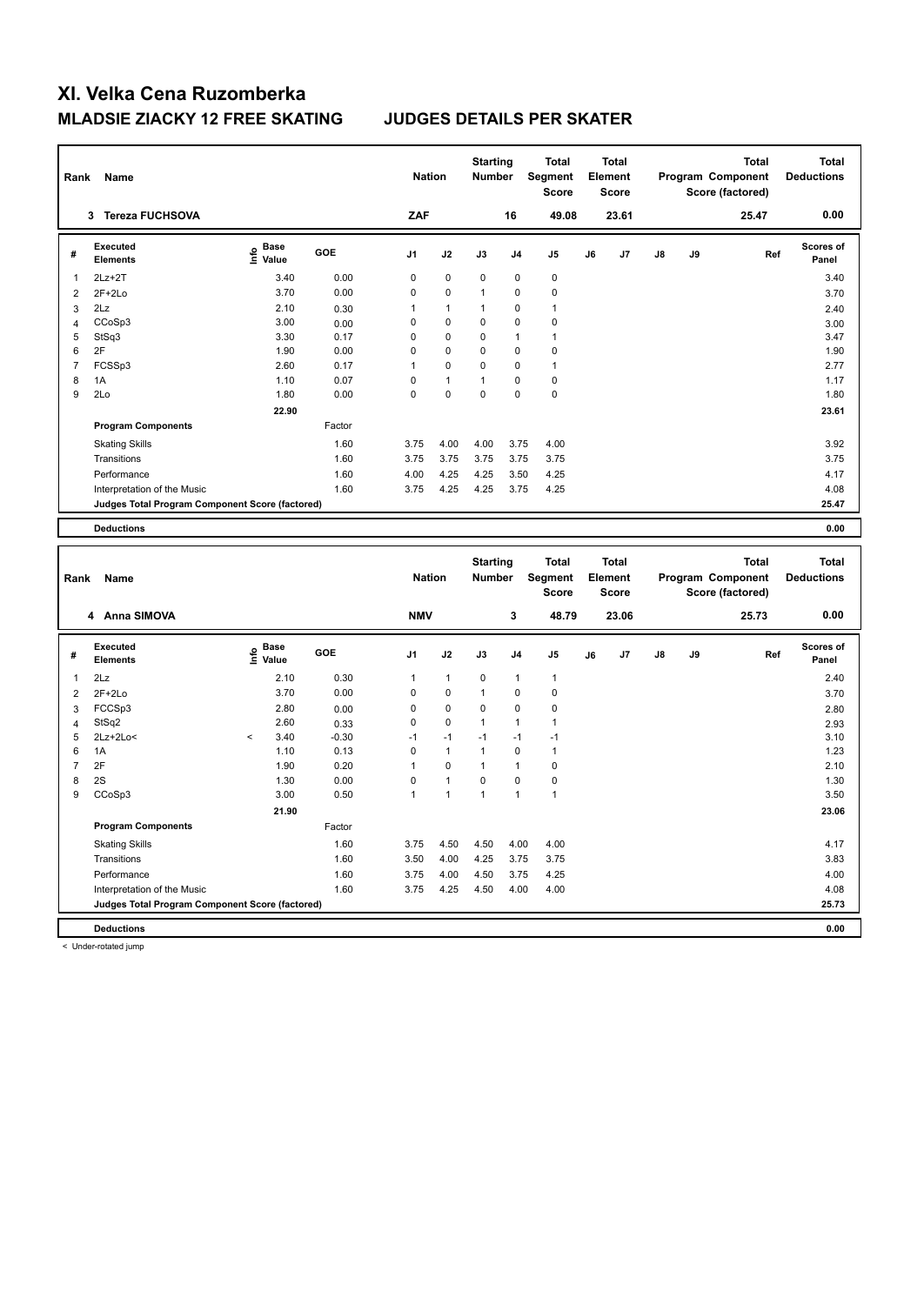| Rank           | Name                                            |                                           |              | <b>Nation</b>  |              | <b>Starting</b><br><b>Number</b> |                | <b>Total</b><br>Segment<br>Score        |    | <b>Total</b><br>Element<br><b>Score</b> |    |    | <b>Total</b><br>Program Component<br>Score (factored) |     | <b>Total</b><br><b>Deductions</b> |
|----------------|-------------------------------------------------|-------------------------------------------|--------------|----------------|--------------|----------------------------------|----------------|-----------------------------------------|----|-----------------------------------------|----|----|-------------------------------------------------------|-----|-----------------------------------|
|                | 5 Nina DRGONOVA                                 |                                           |              | <b>PUS</b>     |              |                                  | 11             | 47.10                                   |    | 23.50                                   |    |    | 23.60                                                 |     | 0.00                              |
| #              | <b>Executed</b><br><b>Elements</b>              | $\frac{e}{E}$ Base<br>$\frac{e}{E}$ Value | <b>GOE</b>   | J1             | J2           | J3                               | J <sub>4</sub> | J5                                      | J6 | J7                                      | J8 | J9 |                                                       | Ref | Scores of<br>Panel                |
| 1              | FCCSp3                                          | 2.80                                      | 0.33         | $\mathbf{1}$   | $\mathbf 0$  | $\mathbf{1}$                     | $\mathbf{1}$   | $\pmb{0}$                               |    |                                         |    |    |                                                       |     | 3.13                              |
| $\overline{2}$ | 2F                                              | 1.90                                      | 0.00         | $\mathbf 0$    | $\pmb{0}$    | $\mathbf{1}$                     | 0              | $\pmb{0}$                               |    |                                         |    |    |                                                       |     | 1.90                              |
| 3              | 2Lz                                             | 2.10                                      | 0.20         | $\overline{1}$ | $\mathbf{1}$ | $\mathbf 0$                      | $\mathbf 0$    | 1                                       |    |                                         |    |    |                                                       |     | 2.30                              |
| $\overline{4}$ | $2F+2Lo$                                        | 3.70                                      | 0.00         | $\mathbf 0$    | 0            | $\mathbf 0$                      | $\mathbf 0$    | $\mathbf 0$                             |    |                                         |    |    |                                                       |     | 3.70                              |
| 5              | 2Lz                                             | 2.10                                      | 0.00         | 1              | 0            | $\mathbf 0$                      | $\mathbf 0$    | 0                                       |    |                                         |    |    |                                                       |     | 2.10                              |
| 6              | StSq2                                           | 2.60                                      | 0.33         | $\mathbf 0$    | 0            | $\mathbf{1}$                     | $\mathbf{1}$   | $\mathbf{1}$                            |    |                                         |    |    |                                                       |     | 2.93                              |
| $\overline{7}$ | $1A+2T$                                         | 2.40                                      | 0.07         | $\mathbf 0$    | $\mathbf{1}$ | $\mathbf{1}$                     | $\mathbf 0$    | 0                                       |    |                                         |    |    |                                                       |     | 2.47                              |
| 8              | 2Lo                                             | 1.80                                      | 0.00         | $\Omega$       | 0            | $\Omega$                         | $\Omega$       | 0                                       |    |                                         |    |    |                                                       |     | 1.80                              |
| 9              | CCoSp3                                          | 3.00                                      | 0.17         | $\mathbf{1}$   | 0            | $\mathbf 0$                      | 1              | $\pmb{0}$                               |    |                                         |    |    |                                                       |     | 3.17                              |
|                |                                                 | 22.40                                     |              |                |              |                                  |                |                                         |    |                                         |    |    |                                                       |     | 23.50                             |
|                | <b>Program Components</b>                       |                                           | Factor       |                |              |                                  |                |                                         |    |                                         |    |    |                                                       |     |                                   |
|                | <b>Skating Skills</b>                           |                                           | 1.60         | 3.75           | 3.75         | 3.75                             | 3.75           | 3.75                                    |    |                                         |    |    |                                                       |     | 3.75                              |
|                | Transitions                                     |                                           | 1.60         | 3.50           | 3.50         | 3.75                             | 3.50           | 3.50                                    |    |                                         |    |    |                                                       |     | 3.50                              |
|                |                                                 |                                           |              |                |              |                                  |                |                                         |    |                                         |    |    |                                                       |     |                                   |
|                | Performance                                     |                                           | 1.60<br>1.60 | 3.75           | 3.75         | 4.00                             | 3.75           | 3.75                                    |    |                                         |    |    |                                                       |     | 3.75                              |
|                | Interpretation of the Music                     |                                           |              | 3.50           | 3.75         | 3.75                             | 3.75           | 3.75                                    |    |                                         |    |    |                                                       |     | 3.75                              |
|                | Judges Total Program Component Score (factored) |                                           |              |                |              |                                  |                |                                         |    |                                         |    |    |                                                       |     | 23.60                             |
|                | <b>Deductions</b>                               |                                           |              |                |              |                                  |                |                                         |    |                                         |    |    |                                                       |     | 0.00                              |
|                |                                                 |                                           |              |                |              |                                  |                |                                         |    |                                         |    |    |                                                       |     |                                   |
| Rank           | Name                                            |                                           |              | <b>Nation</b>  |              | <b>Starting</b><br><b>Number</b> |                | <b>Total</b><br>Segment<br><b>Score</b> |    | <b>Total</b><br>Element<br><b>Score</b> |    |    | <b>Total</b><br>Program Component<br>Score (factored) |     | <b>Total</b><br><b>Deductions</b> |
|                | 6 Lucia KOLMANOVA                               |                                           |              | <b>PUK</b>     |              |                                  | $\mathbf 2$    | 46.20                                   |    | 22.33                                   |    |    | 23.87                                                 |     | 0.00                              |
| #              | Executed<br><b>Elements</b>                     |                                           | GOE          | J1             | J2           | J3                               | J <sub>4</sub> | J <sub>5</sub>                          | J6 | J7                                      | J8 | J9 |                                                       | Ref | Scores of<br>Panel                |
|                |                                                 | e Base<br>E Value                         |              |                |              |                                  |                |                                         |    |                                         |    |    |                                                       |     |                                   |
| -1             | 2Lz+2Lo                                         | 3.90                                      | 0.00         | $\mathbf 0$    | $\mathbf 0$  | $\mathbf 0$                      | 0              | $\pmb{0}$                               |    |                                         |    |    |                                                       |     | 3.90                              |
| $\overline{2}$ | $2F+2Lo$                                        | 3.70                                      | 0.00         | $\mathbf 0$    | $\mathbf 0$  | $\mathbf 0$                      | $\mathbf 0$    | 0                                       |    |                                         |    |    |                                                       |     | 3.70                              |
| 3              | 1A                                              | 1.10                                      | 0.00         | $-1$           | 0            | 0                                | 0              | 0                                       |    |                                         |    |    |                                                       |     | 1.10                              |
| $\overline{4}$ | FCCSp3                                          | 2.80                                      | 0.00         | $\mathbf{1}$   | $\Omega$     | 0                                | $\Omega$       | $\Omega$                                |    |                                         |    |    |                                                       |     | 2.80                              |
| 5              | 2Lz                                             | 2.10                                      | 0.10         | $\mathbf 0$    | $\mathbf{1}$ | $\mathbf{1}$                     | 0              | 0                                       |    |                                         |    |    |                                                       |     | 2.20                              |
| 6              | 2F                                              | 1.90                                      | 0.00         | $\mathbf{1}$   | 0            | $\mathbf 0$                      | $\mathbf 0$    | 0                                       |    |                                         |    |    |                                                       |     | 1.90                              |
| $\overline{7}$ | StSq2                                           | 2.60                                      | 0.33         | $\mathbf{1}$   | 0            | $\mathbf 0$                      | $\mathbf{1}$   | $\mathbf{1}$                            |    |                                         |    |    |                                                       |     | 2.93                              |
| 8              | 2S                                              | 1.30                                      | 0.00         | $\mathbf 0$    | $\mathbf{1}$ | $\mathbf 0$                      | $\mathbf 0$    | 0                                       |    |                                         |    |    |                                                       |     | 1.30                              |
| 9              | CCoSp2                                          | 2.50                                      | 0.00         | $\mathbf{1}$   | $\mathbf 0$  | $\mathbf 0$                      | $\mathbf 0$    | $\mathbf 0$                             |    |                                         |    |    |                                                       |     | 2.50                              |
|                |                                                 | 21.90                                     |              |                |              |                                  |                |                                         |    |                                         |    |    |                                                       |     | 22.33                             |
|                | <b>Program Components</b>                       |                                           | Factor       |                |              |                                  |                |                                         |    |                                         |    |    |                                                       |     |                                   |
|                | <b>Skating Skills</b>                           |                                           | 1.60         | 3.50           | 4.00         | 4.00                             | 3.75           | 3.75                                    |    |                                         |    |    |                                                       |     | 3.83                              |
|                | Transitions                                     |                                           | 1.60         | 3.50           | 3.75         | 3.75                             | 3.75           | 3.50                                    |    |                                         |    |    |                                                       |     | 3.67                              |
|                | Performance                                     |                                           | 1.60         | 3.75           | 4.00         | 3.75                             | 3.75           | 3.75                                    |    |                                         |    |    |                                                       |     | 3.75                              |
|                | Interpretation of the Music                     |                                           | 1.60         | 3.50           | 3.75         | 3.75                             | 3.75           | 3.50                                    |    |                                         |    |    |                                                       |     | 3.67                              |
|                | Judges Total Program Component Score (factored) |                                           |              |                |              |                                  |                |                                         |    |                                         |    |    |                                                       |     | 23.87                             |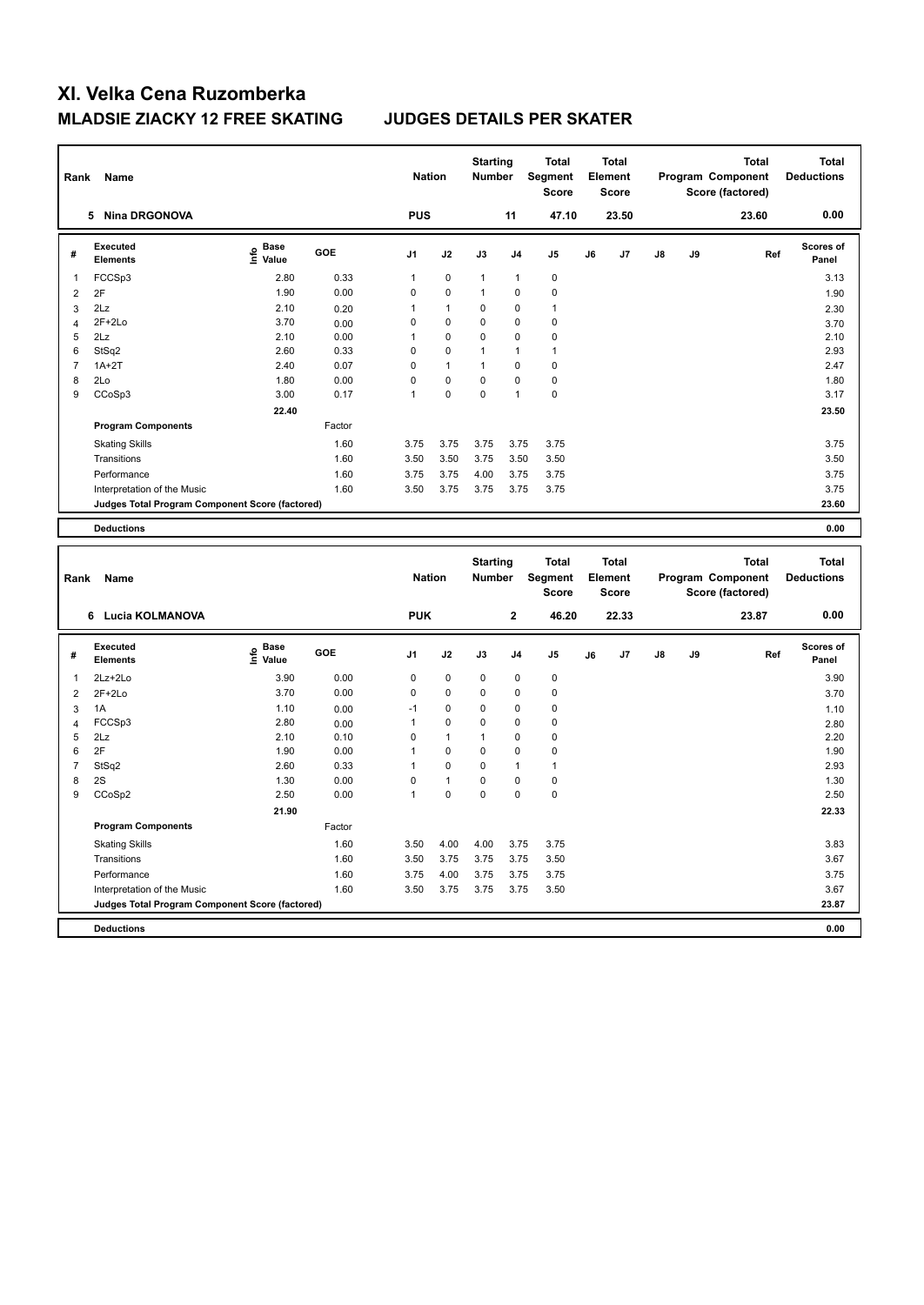| Rank           | Name                                            |      |                      |            | <b>Nation</b>  |             | <b>Starting</b><br><b>Number</b> |                | <b>Total</b><br>Segment<br><b>Score</b> |    | <b>Total</b><br>Element<br><b>Score</b> |               |    | <b>Total</b><br>Program Component<br>Score (factored) | Total<br><b>Deductions</b> |
|----------------|-------------------------------------------------|------|----------------------|------------|----------------|-------------|----------------------------------|----------------|-----------------------------------------|----|-----------------------------------------|---------------|----|-------------------------------------------------------|----------------------------|
|                | <b>Terezia POCSOVA</b><br>$\overline{7}$        |      |                      |            | <b>BAJ</b>     |             |                                  | 9              | 44.90                                   |    | 21.03                                   |               |    | 23.87                                                 | 0.00                       |
| #              | Executed<br><b>Elements</b>                     | info | <b>Base</b><br>Value | <b>GOE</b> | J <sub>1</sub> | J2          | J3                               | J <sub>4</sub> | J5                                      | J6 | J7                                      | $\mathsf{J}8$ | J9 | Ref                                                   | <b>Scores of</b><br>Panel  |
| 1              | 2Lo+2Lo<<                                       | <<   | 2.30                 | $-0.60$    | $-2$           | $-3$        | $-2$                             | $-2$           | $-2$                                    |    |                                         |               |    |                                                       | 1.70                       |
| $\overline{2}$ | 2Lz                                             |      | 2.10                 | $-0.10$    | 0              | $-1$        | 0                                | $-1$           | $\mathbf{1}$                            |    |                                         |               |    |                                                       | 2.00                       |
| 3              | $2F+2T$                                         |      | 3.20                 | 0.10       | 1              | $\mathbf 0$ | $\Omega$                         | 0              | $\mathbf{1}$                            |    |                                         |               |    |                                                       | 3.30                       |
| 4              | CCoSp3                                          |      | 3.00                 | 0.50       | 1              | $\mathbf 0$ | $\overline{1}$                   | $\overline{1}$ | $\overline{2}$                          |    |                                         |               |    |                                                       | 3.50                       |
| 5              | StSq2                                           |      | 2.60                 | 0.33       | 0              | $\mathbf 0$ | 1                                | $\overline{2}$ | $\mathbf{1}$                            |    |                                         |               |    |                                                       | 2.93                       |
| 6              | 1A                                              |      | 1.10                 | 0.00       | 0              | $\mathbf 0$ | $\mathbf 0$                      | $\mathbf 0$    | $\mathbf 0$                             |    |                                         |               |    |                                                       | 1.10                       |
| 7              | 2Lz                                             |      | 2.10                 | $-0.30$    | $-1$           | $-1$        | $-1$                             | $-1$           | $\mathbf 0$                             |    |                                         |               |    |                                                       | 1.80                       |
| 8              | 2F                                              |      | 1.90                 | 0.00       | 1              | 0           | 0                                | 0              | 0                                       |    |                                         |               |    |                                                       | 1.90                       |
| 9              | FCCSp2                                          |      | 2.30                 | 0.50       | 1              | $\pmb{0}$   | 1                                | $\overline{1}$ | $\mathbf{1}$                            |    |                                         |               |    |                                                       | 2.80                       |
|                |                                                 |      | 20.60                |            |                |             |                                  |                |                                         |    |                                         |               |    |                                                       | 21.03                      |
|                | <b>Program Components</b>                       |      |                      | Factor     |                |             |                                  |                |                                         |    |                                         |               |    |                                                       |                            |
|                | <b>Skating Skills</b>                           |      |                      | 1.60       | 3.50           | 3.75        | 4.00                             | 3.75           | 4.25                                    |    |                                         |               |    |                                                       | 3.83                       |
|                | Transitions                                     |      |                      | 1.60       | 3.00           | 3.50        | 3.75                             | 3.75           | 3.75                                    |    |                                         |               |    |                                                       | 3.67                       |
|                | Performance                                     |      |                      | 1.60       | 3.50           | 3.75        | 4.00                             | 3.50           | 4.00                                    |    |                                         |               |    |                                                       | 3.75                       |
|                | Interpretation of the Music                     |      |                      | 1.60       | 3.50           | 3.50        | 3.75                             | 3.75           | 4.00                                    |    |                                         |               |    |                                                       | 3.67                       |
|                | Judges Total Program Component Score (factored) |      |                      |            |                |             |                                  |                |                                         |    |                                         |               |    |                                                       | 23.87                      |
|                | <b>Deductions</b>                               |      |                      |            |                |             |                                  |                |                                         |    |                                         |               |    |                                                       | 0.00                       |

<< Downgraded jump ! Not clear edge

| Rank | Name                                            |      |                      |            | <b>Nation</b>  |              | <b>Starting</b><br><b>Number</b> |                | <b>Total</b><br>Segment<br><b>Score</b> |    | <b>Total</b><br>Element<br><b>Score</b> |               |    | Total<br>Program Component<br>Score (factored) | <b>Total</b><br><b>Deductions</b> |
|------|-------------------------------------------------|------|----------------------|------------|----------------|--------------|----------------------------------|----------------|-----------------------------------------|----|-----------------------------------------|---------------|----|------------------------------------------------|-----------------------------------|
|      | <b>Nina GUDERNOVA</b><br>8                      |      |                      |            | <b>BAP</b>     |              |                                  | 6              | 43.86                                   |    | 21.19                                   |               |    | 22.67                                          | 0.00                              |
| #    | Executed<br><b>Elements</b>                     | Life | <b>Base</b><br>Value | <b>GOE</b> | J <sub>1</sub> | J2           | J3                               | J <sub>4</sub> | J <sub>5</sub>                          | J6 | J7                                      | $\mathsf{J}8$ | J9 | Ref                                            | <b>Scores of</b><br>Panel         |
| 1    | 2Lze                                            | e    | 1.50                 | $-0.60$    | $-2$           | $-2$         | $-1$                             | $-2$           | $-2$                                    |    |                                         |               |    |                                                | 0.90                              |
| 2    | $2F+2T$                                         |      | 3.20                 | 0.00       | 0              | $\pmb{0}$    | 0                                | 0              | 0                                       |    |                                         |               |    |                                                | 3.20                              |
| 3    | 1A                                              |      | 1.10                 | 0.13       |                | $\mathbf{1}$ | $\mathbf{1}$                     | $\mathbf 0$    | $\mathbf 0$                             |    |                                         |               |    |                                                | 1.23                              |
| 4    | FCCSp3                                          |      | 2.80                 | 0.00       |                | 0            | $\Omega$                         | $-1$           | 0                                       |    |                                         |               |    |                                                | 2.80                              |
| 5    | $2Lo+2T$                                        |      | 3.10                 | 0.00       | 0              | $\mathbf{1}$ | $\Omega$                         | $\mathbf 0$    | 0                                       |    |                                         |               |    |                                                | 3.10                              |
| 6    | 2Lo                                             |      | 1.80                 | 0.00       | 0              | $\mathbf 0$  | 1                                | $\mathbf 0$    | 0                                       |    |                                         |               |    |                                                | 1.80                              |
| 7    | StSq2                                           |      | 2.60                 | 0.33       |                | $\mathbf 0$  | 0                                | $\mathbf{1}$   | $\mathbf{1}$                            |    |                                         |               |    |                                                | 2.93                              |
| 8    | 2F                                              |      | 1.90                 | 0.00       | $\Omega$       | $\mathbf 0$  | $\Omega$                         | $\mathbf 0$    | $\pmb{0}$                               |    |                                         |               |    |                                                | 1.90                              |
| 9    | CCoSp3                                          |      | 3.00                 | 0.33       | 1              | $\mathbf 0$  | $\Omega$                         | $\overline{1}$ | $\mathbf{1}$                            |    |                                         |               |    |                                                | 3.33                              |
|      |                                                 |      | 21.00                |            |                |              |                                  |                |                                         |    |                                         |               |    |                                                | 21.19                             |
|      | <b>Program Components</b>                       |      |                      | Factor     |                |              |                                  |                |                                         |    |                                         |               |    |                                                |                                   |
|      | <b>Skating Skills</b>                           |      |                      | 1.60       | 3.50           | 3.50         | 3.50                             | 3.50           | 3.75                                    |    |                                         |               |    |                                                | 3.50                              |
|      | Transitions                                     |      |                      | 1.60       | 3.50           | 3.25         | 3.50                             | 3.50           | 3.50                                    |    |                                         |               |    |                                                | 3.50                              |
|      | Performance                                     |      |                      | 1.60       | 3.75           | 3.50         | 3.75                             | 3.25           | 3.75                                    |    |                                         |               |    |                                                | 3.67                              |
|      | Interpretation of the Music                     |      |                      | 1.60       | 3.50           | 3.50         | 3.50                             | 3.50           | 3.75                                    |    |                                         |               |    |                                                | 3.50                              |
|      | Judges Total Program Component Score (factored) |      |                      |            |                |              |                                  |                |                                         |    |                                         |               |    |                                                | 22.67                             |
|      | <b>Deductions</b>                               |      |                      |            |                |              |                                  |                |                                         |    |                                         |               |    |                                                | 0.00                              |

e Wrong edge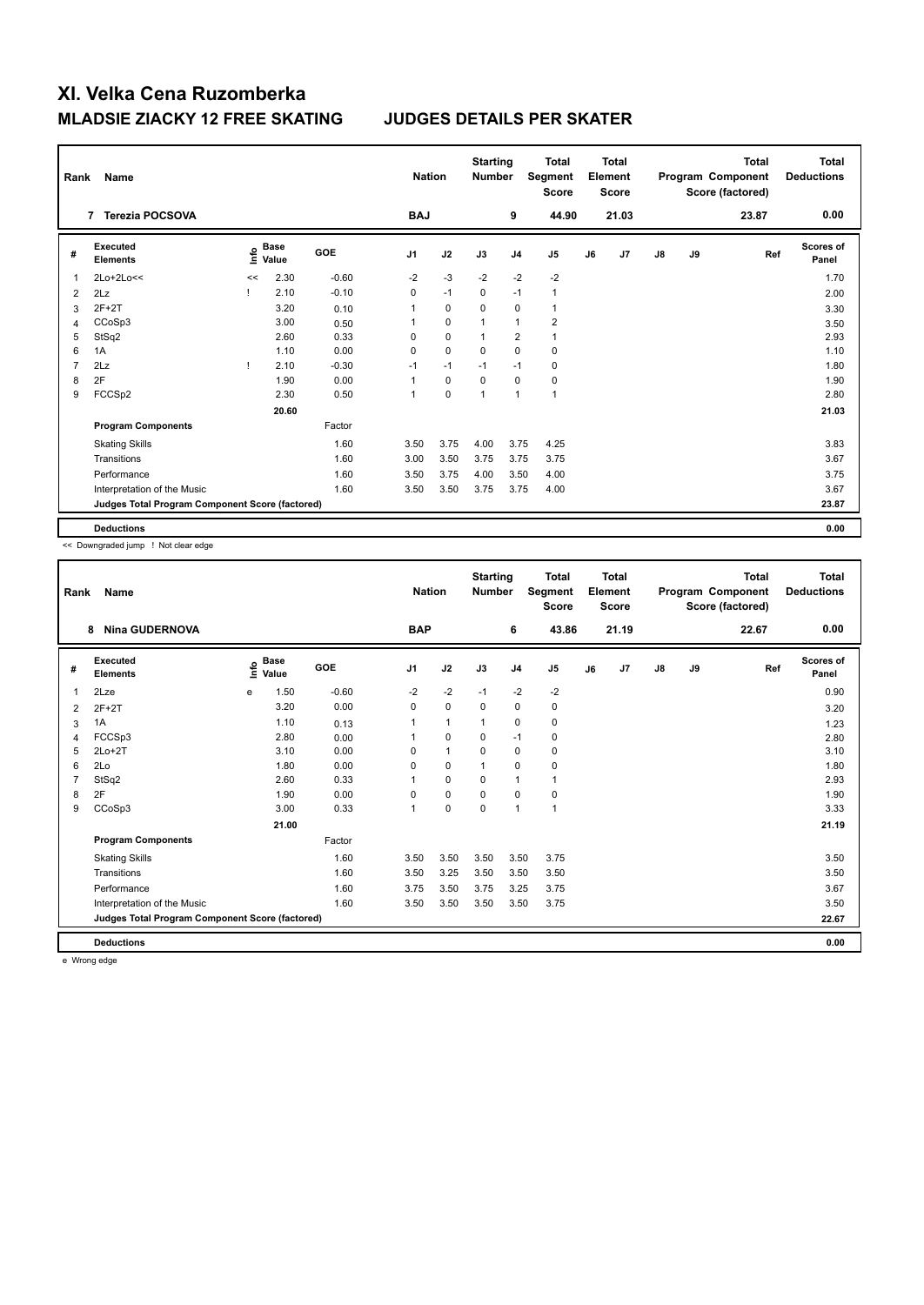| Rank | Name                                            | <b>Nation</b> |                      | <b>Starting</b><br><b>Number</b> |                | <b>Total</b><br>Segment<br><b>Score</b> |             | <b>Total</b><br>Element<br><b>Score</b> |                |    | <b>Total</b><br>Program Component<br>Score (factored) | Total<br><b>Deductions</b> |    |       |                    |
|------|-------------------------------------------------|---------------|----------------------|----------------------------------|----------------|-----------------------------------------|-------------|-----------------------------------------|----------------|----|-------------------------------------------------------|----------------------------|----|-------|--------------------|
|      | <b>Masa MOSKOVA</b><br>9                        |               |                      |                                  | <b>NMV</b>     |                                         |             | 8                                       | 41.78          |    | 20.17                                                 |                            |    | 21.61 | 0.00               |
| #    | Executed<br><b>Elements</b>                     | ١nfo          | <b>Base</b><br>Value | GOE                              | J <sub>1</sub> | J2                                      | J3          | J <sub>4</sub>                          | J <sub>5</sub> | J6 | J7                                                    | $\mathsf{J}8$              | J9 | Ref   | Scores of<br>Panel |
| 1    | 2Lze+2Lo                                        | e             | 3.30                 | $-0.50$                          | $-2$           | $-2$                                    | $-1$        | $-2$                                    | $-1$           |    |                                                       |                            |    |       | 2.80               |
| 2    | 2S                                              |               | 1.30                 | 0.00                             | 0              | $\mathbf 0$                             | 1           | 0                                       | 0              |    |                                                       |                            |    |       | 1.30               |
| 3    | 1A                                              |               | 1.10                 | 0.07                             | 1              | $\mathbf 0$                             | 0           | $\mathbf 0$                             | $\mathbf{1}$   |    |                                                       |                            |    |       | 1.17               |
| 4    | FCCSp3                                          |               | 2.80                 | 0.00                             | 0              | $\mathbf 0$                             | 0           | $\mathbf 0$                             | $\pmb{0}$      |    |                                                       |                            |    |       | 2.80               |
| 5    | $2F+2Lo$                                        |               | 3.70                 | 0.00                             | 0              | $\mathbf 0$                             | $\mathbf 0$ | $\mathbf 0$                             | $\pmb{0}$      |    |                                                       |                            |    |       | 3.70               |
| 6    | 2Lze                                            | e             | 1.50                 | $-0.60$                          | $-2$           | $-2$                                    | $-1$        | $-2$                                    | $-2$           |    |                                                       |                            |    |       | 0.90               |
| 7    | 2F                                              |               | 1.90                 | 0.00                             | $\Omega$       | $\Omega$                                | $\Omega$    | $\mathbf 0$                             | $\pmb{0}$      |    |                                                       |                            |    |       | 1.90               |
| 8    | StSq2                                           |               | 2.60                 | 0.00                             | 0              | 0                                       | 0           | 0                                       | 0              |    |                                                       |                            |    |       | 2.60               |
| 9    | CCoSp3                                          |               | 3.00                 | 0.00                             | 0              | 0                                       | 0           | $\mathbf 0$                             | $\pmb{0}$      |    |                                                       |                            |    |       | 3.00               |
|      |                                                 |               | 21.20                |                                  |                |                                         |             |                                         |                |    |                                                       |                            |    |       | 20.17              |
|      | <b>Program Components</b>                       |               |                      | Factor                           |                |                                         |             |                                         |                |    |                                                       |                            |    |       |                    |
|      | <b>Skating Skills</b>                           |               |                      | 1.60                             | 3.00           | 3.00                                    | 3.75        | 3.50                                    | 3.75           |    |                                                       |                            |    |       | 3.42               |
|      | Transitions                                     |               |                      | 1.60                             | 2.75           | 2.75                                    | 3.50        | 3.75                                    | 3.50           |    |                                                       |                            |    |       | 3.25               |
|      | Performance                                     |               |                      | 1.60                             | 3.00           | 3.25                                    | 3.50        | 3.50                                    | 3.75           |    |                                                       |                            |    |       | 3.42               |
|      | Interpretation of the Music                     |               |                      | 1.60                             | 3.00           | 3.25                                    | 3.75        | 3.50                                    | 3.50           |    |                                                       |                            |    |       | 3.42               |
|      | Judges Total Program Component Score (factored) |               |                      |                                  |                |                                         |             |                                         |                |    |                                                       |                            |    |       | 21.61              |
|      | <b>Deductions</b>                               |               |                      |                                  |                |                                         |             |                                         |                |    |                                                       |                            |    |       | 0.00               |

e Wrong edge

| Rank | Name                                            |                                  |            | <b>Nation</b>  |             | <b>Starting</b><br><b>Number</b> |                | <b>Total</b><br>Segment<br><b>Score</b> |    | <b>Total</b><br>Element<br><b>Score</b> |               |    | <b>Total</b><br>Program Component<br>Score (factored) | <b>Total</b><br><b>Deductions</b> |
|------|-------------------------------------------------|----------------------------------|------------|----------------|-------------|----------------------------------|----------------|-----------------------------------------|----|-----------------------------------------|---------------|----|-------------------------------------------------------|-----------------------------------|
| 10   | <b>Greta GAJDOSOVA</b>                          |                                  |            | ZAK            |             |                                  | 4              | 41.77                                   |    | 19.90                                   |               |    | 21.87                                                 | 0.00                              |
| #    | Executed<br><b>Elements</b>                     | <b>Base</b><br>e Base<br>⊆ Value | <b>GOE</b> | J <sub>1</sub> | J2          | J3                               | J <sub>4</sub> | J5                                      | J6 | J7                                      | $\mathsf{J}8$ | J9 | Ref                                                   | <b>Scores of</b><br>Panel         |
| 1    | 2S                                              | 1.30                             | 0.00       | 0              | $\mathbf 0$ | $\mathbf 0$                      | $\mathbf 0$    | $\pmb{0}$                               |    |                                         |               |    |                                                       | 1.30                              |
| 2    | $2F+2T$                                         | 3.20                             | 0.00       | 0              | 0           | $\mathbf 0$                      | 0              | 0                                       |    |                                         |               |    |                                                       | 3.20                              |
| 3    | $2Lo+2T$                                        | 3.10                             | $-0.20$    | $-1$           | $-1$        | $\mathbf 0$                      | $-1$           | 0                                       |    |                                         |               |    |                                                       | 2.90                              |
| 4    | 2F                                              | 1.90                             | 0.00       | $\Omega$       | $\mathbf 0$ | $\Omega$                         | $\mathbf 0$    | $\pmb{0}$                               |    |                                         |               |    |                                                       | 1.90                              |
| 5    | FCCSp2                                          | 2.30                             | $-0.20$    | 0              | $\mathbf 0$ | $-1$                             | $-1$           | $-1$                                    |    |                                         |               |    |                                                       | 2.10                              |
| 6    | 2Lo                                             | 1.80                             | 0.00       | 0              | $\mathbf 0$ | $\Omega$                         | $\mathbf 0$    | $\mathbf 0$                             |    |                                         |               |    |                                                       | 1.80                              |
|      | CCoSp3                                          | 3.00                             | 0.00       | $\Omega$       | 0           | $\Omega$                         | 0              | $\mathbf{1}$                            |    |                                         |               |    |                                                       | 3.00                              |
| 8    | StSq2                                           | 2.60                             | 0.00       | 0              | $\pmb{0}$   | $\Omega$                         | $\mathbf 0$    | $\pmb{0}$                               |    |                                         |               |    |                                                       | 2.60                              |
| 9    | 1A                                              | 1.10                             | 0.00       | 0              | $\mathbf 0$ | $\mathbf 0$                      | $\mathbf 0$    | $\pmb{0}$                               |    |                                         |               |    |                                                       | 1.10                              |
|      |                                                 | 20.30                            |            |                |             |                                  |                |                                         |    |                                         |               |    |                                                       | 19.90                             |
|      | <b>Program Components</b>                       |                                  | Factor     |                |             |                                  |                |                                         |    |                                         |               |    |                                                       |                                   |
|      | <b>Skating Skills</b>                           |                                  | 1.60       | 3.25           | 3.50        | 3.75                             | 3.50           | 3.50                                    |    |                                         |               |    |                                                       | 3.50                              |
|      | Transitions                                     |                                  | 1.60       | 3.00           | 3.25        | 3.50                             | 3.25           | 3.25                                    |    |                                         |               |    |                                                       | 3.25                              |
|      | Performance                                     |                                  | 1.60       | 3.25           | 3.50        | 3.75                             | 3.25           | 3.50                                    |    |                                         |               |    |                                                       | 3.42                              |
|      | Interpretation of the Music                     |                                  | 1.60       | 3.00           | 3.75        | 3.50                             | 3.50           | 3.50                                    |    |                                         |               |    |                                                       | 3.50                              |
|      | Judges Total Program Component Score (factored) |                                  |            |                |             |                                  |                |                                         |    |                                         |               |    |                                                       | 21.87                             |
|      | <b>Deductions</b>                               |                                  |            |                |             |                                  |                |                                         |    |                                         |               |    |                                                       | 0.00                              |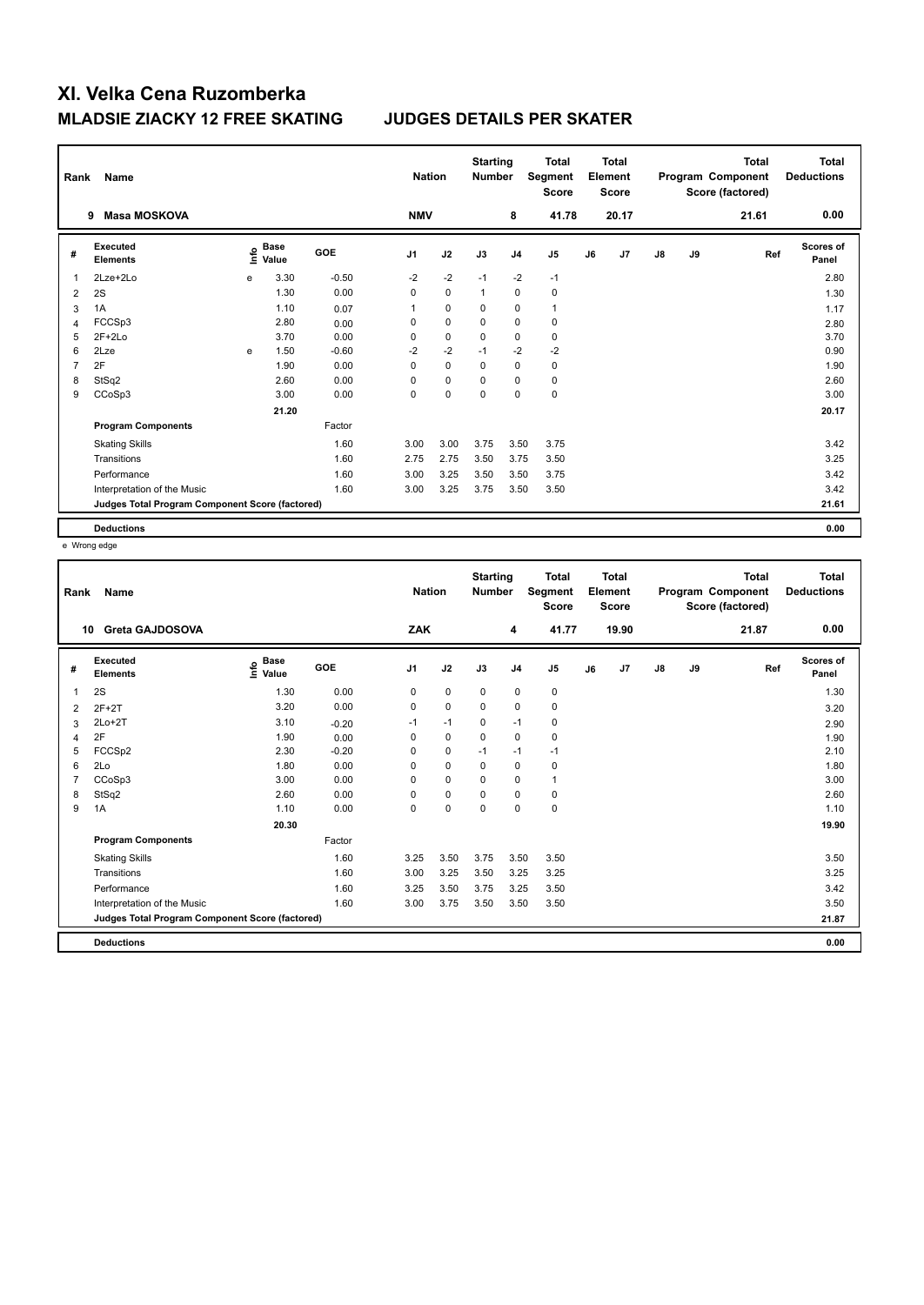| Rank           | Name                                            |    |                      |            | <b>Nation</b>  |             | <b>Starting</b><br><b>Number</b> |                | <b>Total</b><br>Segment<br><b>Score</b> |    | <b>Total</b><br>Element<br><b>Score</b> |               |    | <b>Total</b><br>Program Component<br>Score (factored) | Total<br><b>Deductions</b> |
|----------------|-------------------------------------------------|----|----------------------|------------|----------------|-------------|----------------------------------|----------------|-----------------------------------------|----|-----------------------------------------|---------------|----|-------------------------------------------------------|----------------------------|
|                | Simona KOLENAKOVA<br>11                         |    |                      |            | <b>BAS</b>     |             |                                  | 12             | 41.37                                   |    | 21.10                                   |               |    | 20.27                                                 | 0.00                       |
| #              | Executed<br><b>Elements</b>                     | e  | <b>Base</b><br>Value | <b>GOE</b> | J <sub>1</sub> | J2          | J3                               | J <sub>4</sub> | J5                                      | J6 | J7                                      | $\mathsf{J}8$ | J9 | Ref                                                   | <b>Scores of</b><br>Panel  |
| 1              | $2Lz + 2T$                                      |    | 3.40                 | $-0.30$    | $-1$           | $-1$        | $-1$                             | $-1$           | $-1$                                    |    |                                         |               |    |                                                       | 3.10                       |
| $\overline{2}$ | 1A                                              |    | 1.10                 | 0.00       | 0              | $\mathbf 0$ | 0                                | 0              | 0                                       |    |                                         |               |    |                                                       | 1.10                       |
| 3              | 2F                                              |    | 1.90                 | 0.00       | $\Omega$       | 0           | $\Omega$                         | 0              | 0                                       |    |                                         |               |    |                                                       | 1.90                       |
| 4              | CCoSp3                                          |    | 3.00                 | 0.00       | 0              | $\mathbf 0$ | $\mathbf 0$                      | $\mathbf 0$    | $\pmb{0}$                               |    |                                         |               |    |                                                       | 3.00                       |
| 5              | 2Lo                                             |    | 1.80                 | $-0.30$    | $-1$           | $-1$        | $-1$                             | $-2$           | $-1$                                    |    |                                         |               |    |                                                       | 1.50                       |
| 6              | $2Lz + 2Lo$                                     | л. | 3.90                 | $-0.50$    | $-2$           | $-1$        | $-1$                             | $-2$           | $-2$                                    |    |                                         |               |    |                                                       | 3.40                       |
| 7              | FCSSp3                                          |    | 2.60                 | 0.00       | 0              | $\mathbf 0$ | $\Omega$                         | $\mathbf 0$    | $\mathbf 0$                             |    |                                         |               |    |                                                       | 2.60                       |
| 8              | 2F                                              |    | 1.90                 | 0.00       | $\Omega$       | 0           | $\Omega$                         | 0              | 0                                       |    |                                         |               |    |                                                       | 1.90                       |
| 9              | StSq2                                           |    | 2.60                 | 0.00       | 0              | $\pmb{0}$   | 0                                | $\pmb{0}$      | $\pmb{0}$                               |    |                                         |               |    |                                                       | 2.60                       |
|                |                                                 |    | 22.20                |            |                |             |                                  |                |                                         |    |                                         |               |    |                                                       | 21.10                      |
|                | <b>Program Components</b>                       |    |                      | Factor     |                |             |                                  |                |                                         |    |                                         |               |    |                                                       |                            |
|                | <b>Skating Skills</b>                           |    |                      | 1.60       | 3.50           | 3.25        | 3.25                             | 3.25           | 3.25                                    |    |                                         |               |    |                                                       | 3.25                       |
|                | Transitions                                     |    |                      | 1.60       | 3.25           | 3.00        | 3.25                             | 3.00           | 3.25                                    |    |                                         |               |    |                                                       | 3.17                       |
|                | Performance                                     |    |                      | 1.60       | 3.50           | 3.25        | 3.25                             | 3.00           | 3.00                                    |    |                                         |               |    |                                                       | 3.17                       |
|                | Interpretation of the Music                     |    |                      | 1.60       | 3.00           | 3.00        | 3.25                             | 2.75           | 3.25                                    |    |                                         |               |    |                                                       | 3.08                       |
|                | Judges Total Program Component Score (factored) |    |                      |            |                |             |                                  |                |                                         |    |                                         |               |    |                                                       | 20.27                      |
|                | <b>Deductions</b>                               |    |                      |            |                |             |                                  |                |                                         |    |                                         |               |    |                                                       | 0.00                       |

! Not clear edge

| Rank | Name                                            |         |                                    |         | <b>Nation</b>  |             | <b>Starting</b><br><b>Number</b> |                | <b>Total</b><br>Segment<br><b>Score</b> |    | <b>Total</b><br>Element<br><b>Score</b> |               |    | <b>Total</b><br>Program Component<br>Score (factored) | <b>Total</b><br><b>Deductions</b> |
|------|-------------------------------------------------|---------|------------------------------------|---------|----------------|-------------|----------------------------------|----------------|-----------------------------------------|----|-----------------------------------------|---------------|----|-------------------------------------------------------|-----------------------------------|
|      | <b>Laura DEBNAROVA</b><br>$12 \,$               |         |                                    |         | <b>ZVM</b>     |             |                                  | 13             | 32.93                                   |    | 14.50                                   |               |    | 18.93                                                 | 0.50                              |
| #    | Executed<br><b>Elements</b>                     |         | <b>Base</b><br>$\frac{6}{5}$ Value | GOE     | J <sub>1</sub> | J2          | J3                               | J <sub>4</sub> | J <sub>5</sub>                          | J6 | J7                                      | $\mathsf{J}8$ | J9 | Ref                                                   | <b>Scores of</b><br>Panel         |
| 1    | 2Lz<+2Lo                                        |         | 3.30                               | $-0.40$ | $-1$           | $-1$        | $-2$                             | $-1$           | $-2$                                    |    |                                         |               |    |                                                       | 2.90                              |
| 2    | CCoSp3                                          |         | 3.00                               | 0.00    | 0              | $\mathbf 0$ | 0                                | 0              | 0                                       |    |                                         |               |    |                                                       | 3.00                              |
| 3    | StSq1                                           |         | 1.80                               | $-0.90$ | -3             | $-3$        | $-3$                             | $-3$           | $-3$                                    |    |                                         |               |    |                                                       | 0.90                              |
| 4    | 2S                                              |         | 1.30                               | 0.00    | 0              | $\mathbf 0$ | 0                                | 0              | $\pmb{0}$                               |    |                                         |               |    |                                                       | 1.30                              |
| 5    | 2F<+2Lo<<                                       | <<      | 1.90                               | $-0.70$ | $-2$           | $-3$        | $-2$                             | $-2$           | $-3$                                    |    |                                         |               |    |                                                       | 1.20                              |
| 6    | 2Lz<<                                           |         | 0.60                               | $-0.20$ | $-2$           | $-3$        | $-2$                             | $-1$           | $-2$                                    |    |                                         |               |    |                                                       | 0.40                              |
|      | 2F<                                             | $\prec$ | 1.40                               | $-0.30$ | $-1$           | $-1$        | $-1$                             | $-1$           | $-1$                                    |    |                                         |               |    |                                                       | 1.10                              |
| 8    | FCSSp3                                          |         | 2.60                               | 0.00    | $\mathbf 0$    | $\mathbf 0$ | $-1$                             | $\mathbf 0$    | $\pmb{0}$                               |    |                                         |               |    |                                                       | 2.60                              |
| 9    | 1A                                              |         | 1.10                               | 0.00    | $-1$           | $\mathbf 0$ | 0                                | 0              | $\mathbf 0$                             |    |                                         |               |    |                                                       | 1.10                              |
|      |                                                 |         | 17.00                              |         |                |             |                                  |                |                                         |    |                                         |               |    |                                                       | 14.50                             |
|      | <b>Program Components</b>                       |         |                                    | Factor  |                |             |                                  |                |                                         |    |                                         |               |    |                                                       |                                   |
|      | <b>Skating Skills</b>                           |         |                                    | 1.60    | 3.00           | 3.25        | 3.00                             | 3.00           | 3.25                                    |    |                                         |               |    |                                                       | 3.08                              |
|      | Transitions                                     |         |                                    | 1.60    | 3.00           | 2.75        | 2.75                             | 2.75           | 3.00                                    |    |                                         |               |    |                                                       | 2.83                              |
|      | Performance                                     |         |                                    | 1.60    | 3.00           | 3.00        | 3.00                             | 2.75           | 3.00                                    |    |                                         |               |    |                                                       | 3.00                              |
|      | Interpretation of the Music                     |         |                                    | 1.60    | 2.75           | 3.00        | 3.00                             | 2.50           | 3.00                                    |    |                                         |               |    |                                                       | 2.92                              |
|      | Judges Total Program Component Score (factored) |         |                                    |         |                |             |                                  |                |                                         |    |                                         |               |    |                                                       | 18.93                             |
|      | <b>Deductions</b>                               |         | Falls:                             | $-0.50$ |                |             |                                  |                |                                         |    |                                         |               |    |                                                       | $-0.50$                           |

< Under-rotated jump << Downgraded jump ! Not clear edge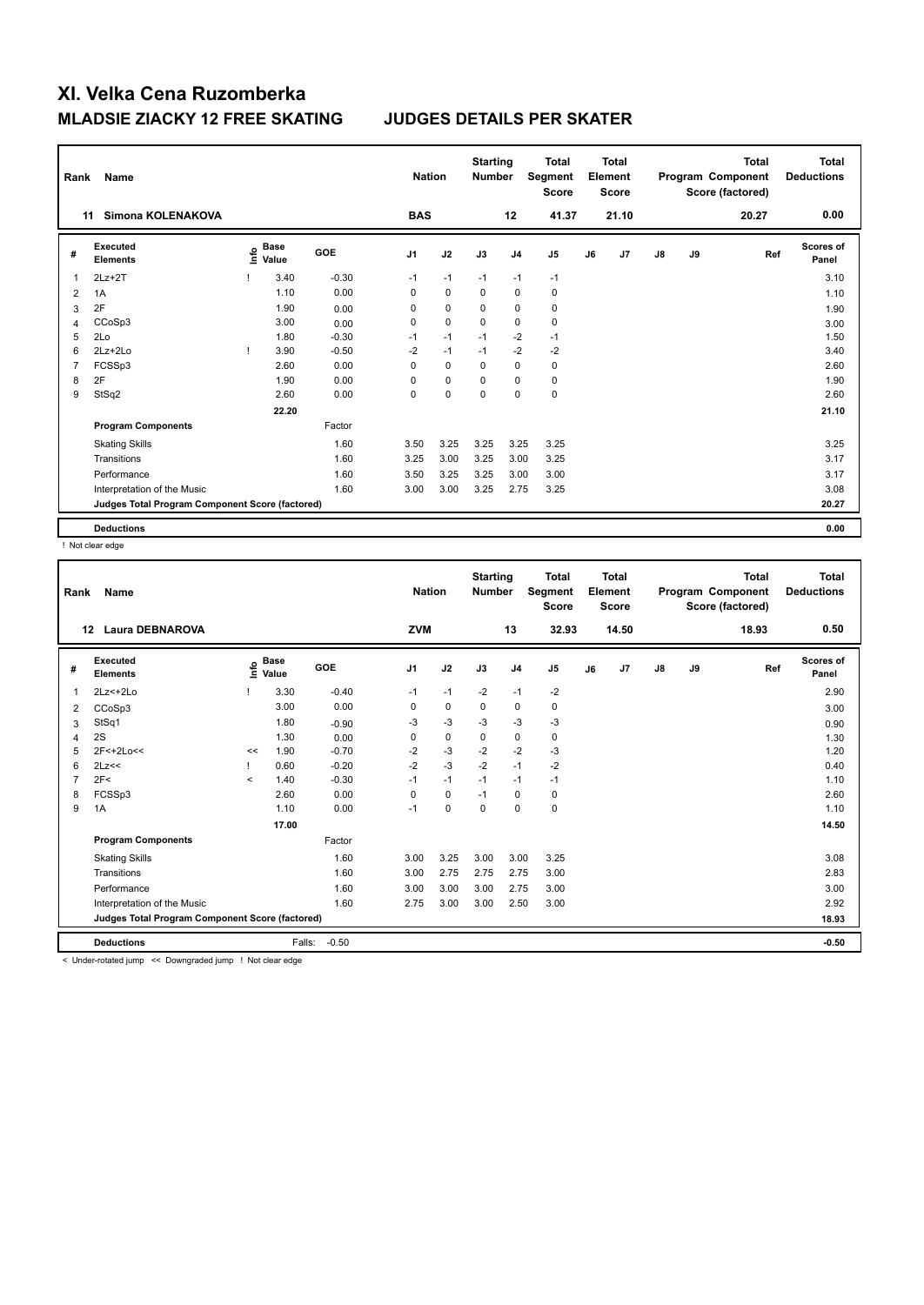| Rank           | Name                                            |                          |                      |            | <b>Nation</b>            |                          | <b>Starting</b><br><b>Number</b> |                | <b>Total</b><br>Segment<br><b>Score</b> |    | <b>Total</b><br>Element<br><b>Score</b> |               |    | <b>Total</b><br>Program Component<br>Score (factored) | Total<br><b>Deductions</b> |
|----------------|-------------------------------------------------|--------------------------|----------------------|------------|--------------------------|--------------------------|----------------------------------|----------------|-----------------------------------------|----|-----------------------------------------|---------------|----|-------------------------------------------------------|----------------------------|
|                | <b>Karin BOBCEKOVA</b><br>13                    |                          |                      |            | ZAF                      |                          |                                  | 10             | 31.66                                   |    | 11.93                                   |               |    | 19.73                                                 | 0.00                       |
| #              | Executed<br><b>Elements</b>                     | info                     | <b>Base</b><br>Value | <b>GOE</b> | J <sub>1</sub>           | J2                       | J3                               | J <sub>4</sub> | J5                                      | J6 | J7                                      | $\mathsf{J}8$ | J9 | Ref                                                   | Scores of<br>Panel         |
| 1              | 2Lo<                                            | $\prec$                  | 1.30                 | $-0.30$    | $-1$                     | $-1$                     | $-1$                             | $-1$           | $-1$                                    |    |                                         |               |    |                                                       | 1.00                       |
| $\overline{2}$ | 2S                                              |                          | 1.30                 | 0.00       | 0                        | $-1$                     | 0                                | $\mathbf 0$    | 0                                       |    |                                         |               |    |                                                       | 1.30                       |
| 3              | 2Lz                                             | $\prec$                  | 1.50                 | $-0.30$    | $-1$                     | $-1$                     | $-1$                             | $-1$           | $-1$                                    |    |                                         |               |    |                                                       | 1.20                       |
| 4              | FCSSp                                           |                          | 0.00                 | 0.00       | $\overline{\phantom{a}}$ | $\overline{\phantom{a}}$ |                                  | ٠              | $\overline{a}$                          |    |                                         |               |    |                                                       | 0.00                       |
| 5              | StSq1                                           |                          | 1.80                 | 0.00       | 0                        | $\mathbf 0$              | 0                                | 0              | 0                                       |    |                                         |               |    |                                                       | 1.80                       |
| 6              | 2Lo<+2T<<                                       | <<                       | 1.70                 | $-0.70$    | $-2$                     | $-3$                     | $-2$                             | $-2$           | $-3$                                    |    |                                         |               |    |                                                       | 1.00                       |
| 7              | $2S < +2T <$                                    | $\overline{\phantom{a}}$ | 1.80                 | $-0.27$    | $-1$                     | $-1$                     | $-2$                             | $-1$           | $-2$                                    |    |                                         |               |    |                                                       | 1.53                       |
| 8              | CCoSp3                                          |                          | 3.00                 | 0.00       | $\Omega$                 | $\mathbf 0$              | $\Omega$                         | 0              | 0                                       |    |                                         |               |    |                                                       | 3.00                       |
| 9              | 1A                                              |                          | 1.10                 | 0.00       | 0                        | $\pmb{0}$                | 0                                | $\pmb{0}$      | $\pmb{0}$                               |    |                                         |               |    |                                                       | 1.10                       |
|                |                                                 |                          | 13.50                |            |                          |                          |                                  |                |                                         |    |                                         |               |    |                                                       | 11.93                      |
|                | <b>Program Components</b>                       |                          |                      | Factor     |                          |                          |                                  |                |                                         |    |                                         |               |    |                                                       |                            |
|                | <b>Skating Skills</b>                           |                          |                      | 1.60       | 3.00                     | 3.00                     | 3.25                             | 3.00           | 3.25                                    |    |                                         |               |    |                                                       | 3.08                       |
|                | Transitions                                     |                          |                      | 1.60       | 3.00                     | 3.00                     | 3.00                             | 3.00           | 3.00                                    |    |                                         |               |    |                                                       | 3.00                       |
|                | Performance                                     |                          |                      | 1.60       | 3.25                     | 3.25                     | 3.00                             | 2.75           | 3.25                                    |    |                                         |               |    |                                                       | 3.17                       |
|                | Interpretation of the Music                     |                          |                      | 1.60       | 3.00                     | 3.25                     | 3.00                             | 2.75           | 3.25                                    |    |                                         |               |    |                                                       | 3.08                       |
|                | Judges Total Program Component Score (factored) |                          |                      |            |                          |                          |                                  |                |                                         |    |                                         |               |    |                                                       | 19.73                      |
|                | <b>Deductions</b>                               |                          |                      |            |                          |                          |                                  |                |                                         |    |                                         |               |    |                                                       | 0.00                       |

< Under-rotated jump << Downgraded jump

| Rank           | <b>Name</b>                                     |         |                      |         | <b>Nation</b>  |             | <b>Starting</b><br><b>Number</b> |                | <b>Total</b><br>Segment<br><b>Score</b> |    | <b>Total</b><br>Element<br><b>Score</b> |               |    | <b>Total</b><br>Program Component<br>Score (factored) | <b>Total</b><br><b>Deductions</b> |
|----------------|-------------------------------------------------|---------|----------------------|---------|----------------|-------------|----------------------------------|----------------|-----------------------------------------|----|-----------------------------------------|---------------|----|-------------------------------------------------------|-----------------------------------|
|                | <b>Olivia SIMONCIKOVA</b><br>14                 |         |                      |         | <b>BB</b>      |             |                                  | 15             | 30.27                                   |    | 14.20                                   |               |    | 17.07                                                 | 1.00                              |
| #              | Executed<br><b>Elements</b>                     | Life    | <b>Base</b><br>Value | GOE     | J <sub>1</sub> | J2          | J3                               | J <sub>4</sub> | J5                                      | J6 | J7                                      | $\mathsf{J}8$ | J9 | Ref                                                   | <b>Scores of</b><br>Panel         |
| 1              | 2Lo+1Lo+2Lo*                                    | $\star$ | 2.30                 | $-0.10$ | $-1$           | 0           | 0                                | $-1$           | 0                                       |    |                                         |               |    |                                                       | 2.20                              |
| 2              | 2F<                                             | $\prec$ | 1.40                 | $-0.90$ | -3             | $-3$        | -3                               | $-3$           | $-3$                                    |    |                                         |               |    |                                                       | 0.50                              |
| 3              | 2F<                                             | $\prec$ | 1.40                 | $-0.90$ | -3             | $-3$        | $-3$                             | $-3$           | $-3$                                    |    |                                         |               |    |                                                       | 0.50                              |
| 4              | CCoSp3                                          |         | 3.00                 | $-0.10$ | 0              | $\mathbf 0$ | $\Omega$                         | $-1$           | $-1$                                    |    |                                         |               |    |                                                       | 2.90                              |
| 5              | StSq1                                           |         | 1.80                 | 0.00    | 0              | $\mathbf 0$ | 0                                | $\mathbf 0$    | 0                                       |    |                                         |               |    |                                                       | 1.80                              |
| 6              | 2S                                              |         | 1.30                 | 0.00    | $\Omega$       | 0           | $\Omega$                         | 0              | 0                                       |    |                                         |               |    |                                                       | 1.30                              |
| $\overline{7}$ | 2S                                              |         | 1.30                 | 0.00    | 0              | $\mathbf 0$ | $\Omega$                         | $\mathbf 0$    | 0                                       |    |                                         |               |    |                                                       | 1.30                              |
| 8              | FSSp3                                           |         | 2.60                 | 0.00    | $-1$           | $\mathbf 0$ | 0                                | $\mathbf 0$    | 0                                       |    |                                         |               |    |                                                       | 2.60                              |
| 9              | 1A                                              |         | 1.10                 | 0.00    | 0              | $\mathbf 0$ | 0                                | 0              | $\mathbf 0$                             |    |                                         |               |    |                                                       | 1.10                              |
|                |                                                 |         | 16.20                |         |                |             |                                  |                |                                         |    |                                         |               |    |                                                       | 14.20                             |
|                | <b>Program Components</b>                       |         |                      | Factor  |                |             |                                  |                |                                         |    |                                         |               |    |                                                       |                                   |
|                | <b>Skating Skills</b>                           |         |                      | 1.60    | 3.00           | 2.75        | 3.00                             | 2.75           | 2.75                                    |    |                                         |               |    |                                                       | 2.83                              |
|                | Transitions                                     |         |                      | 1.60    | 2.50           | 2.50        | 2.75                             | 2.50           | 2.25                                    |    |                                         |               |    |                                                       | 2.50                              |
|                | Performance                                     |         |                      | 1.60    | 2.75           | 2.75        | 2.75                             | 2.50           | 2.50                                    |    |                                         |               |    |                                                       | 2.67                              |
|                | Interpretation of the Music                     |         |                      | 1.60    | 2.75           | 3.00        | 2.75                             | 2.50           | 2.50                                    |    |                                         |               |    |                                                       | 2.67                              |
|                | Judges Total Program Component Score (factored) |         |                      |         |                |             |                                  |                |                                         |    |                                         |               |    |                                                       | 17.07                             |
|                | <b>Deductions</b>                               |         | Falls:               | $-1.00$ |                |             |                                  |                |                                         |    |                                         |               |    |                                                       | $-1.00$                           |

< Under-rotated jump \* Invalid element